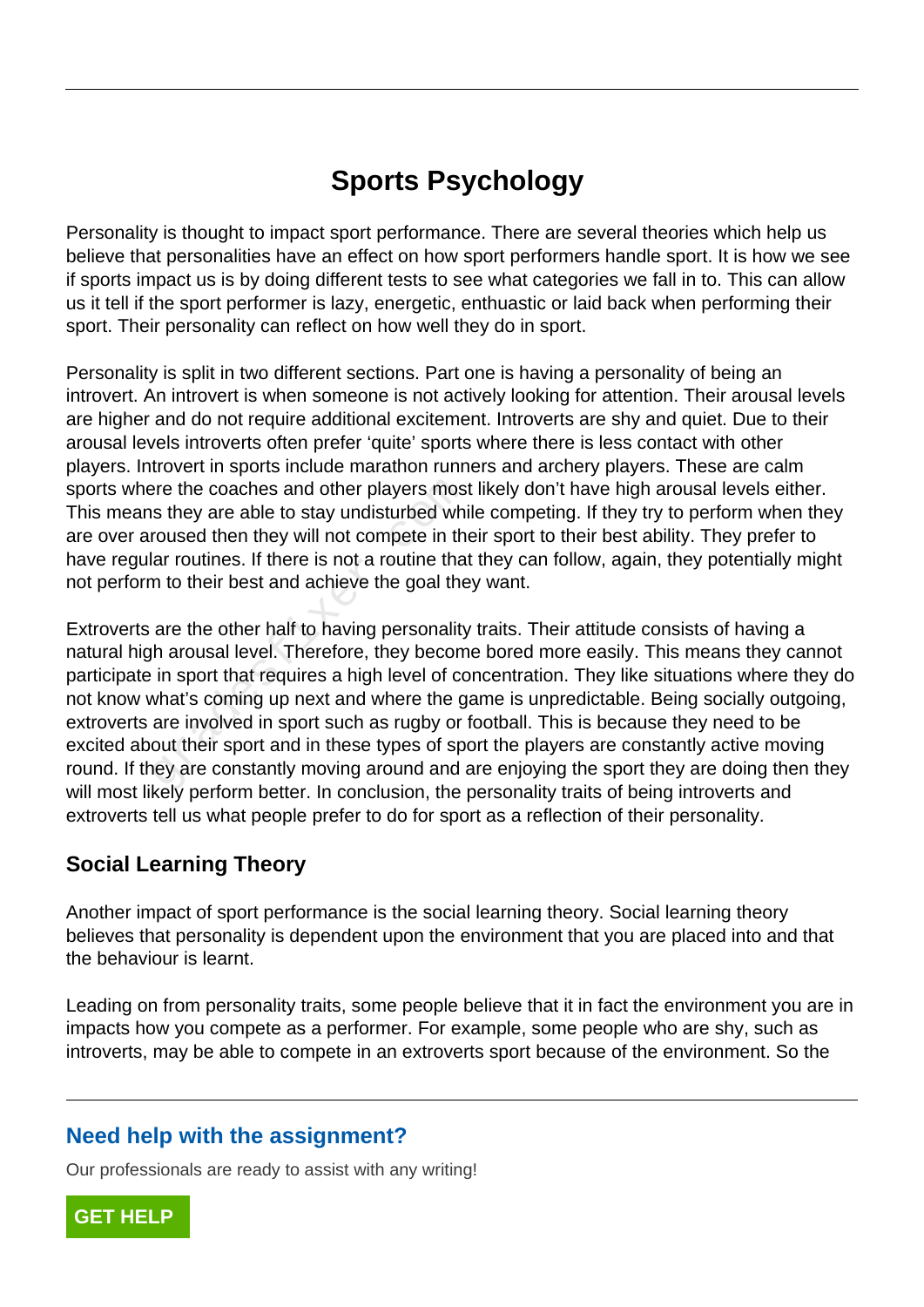expected sport for an introvert to compete in would be an individual sport, such as golf. Personality is not a stable characteristic. This means that our personality can change in social situations. We can change the way we learn in sport with two adaptations. When people copy athletes it is known as modelling. An example of modelling is if a young footballer has a professional footballer as their role model, they will look at how they train watch their techniques to try and better them self's in an attempt to be like their role model. The other way of how we learn in sport is social reinforcement. Social reinforcement is where the individual will repeat their behaviour, achievements or downfall in sport due to a telling of or from a reward. An example of social reinforcement is when a swimmer does something good and they get praise for it, they will get put in a good mood. This means that in sport they will repeat their skills that they done well as they realise it's the correct technique. Overall, social learning theory impacts sporting performers as they take in different traits when achieving something good or bad.

Social learning theories can be used in sport because it impacts on the way we perform. It is believed there are four main stages that effect the way we train and perform, whether it is the environment or modelling others.

The Bandura theory is where we apparently learn in 4 stages. Albert Bandura agrees with the theory that we learn from the environment we are involved in. The environment can affect us because it can either put us in a good or bad mood.

Sport performances can be improved by copying other athletes who are more experienced than us. Therefore, the first stage is modelling. In modern days we see celebrities and sports stars who are role models to younger children. In sport people aspire to be like their role models. For example, in a sport like football, an 11 year old child who plays every Sunday will strive to be like one of the premier league football players. They want to be successful like them one day so they will learn by watching them on TV paying attention to how they play football. Following every one of their moves, they learn through observation. The impact this has on sport performances is from watching professionals they can get the correct technique and better their performance. Intertion modelling others.<br>
The two learn from the environment we are<br>
can either put us in a good or bad mod<br>
pormances can be improved by copying<br>
ore, the first stage is modelling. In mod<br>
le models to younger children

Retention is the second way of the Bandura theory. Modelling will only be affective if the skill or behaviour is in your memory. For example if a swimmer wants to beat their competitor then they will watch them in training and see how their technique is. This will therefore stick in their memory and they will be able to work ways round on how to beat their competition.

Motor reproduction is the third theory in the Bandura theory. It is also known as the reproduction theory. This is where the athlete watches a technique or routine, has time to practice and eventually perform it. An example of this is in a sport such as tennis, if you practice individual techniques such as hitting the ball, once you build them skills up and put them together they will

#### **Need help with the assignment?**

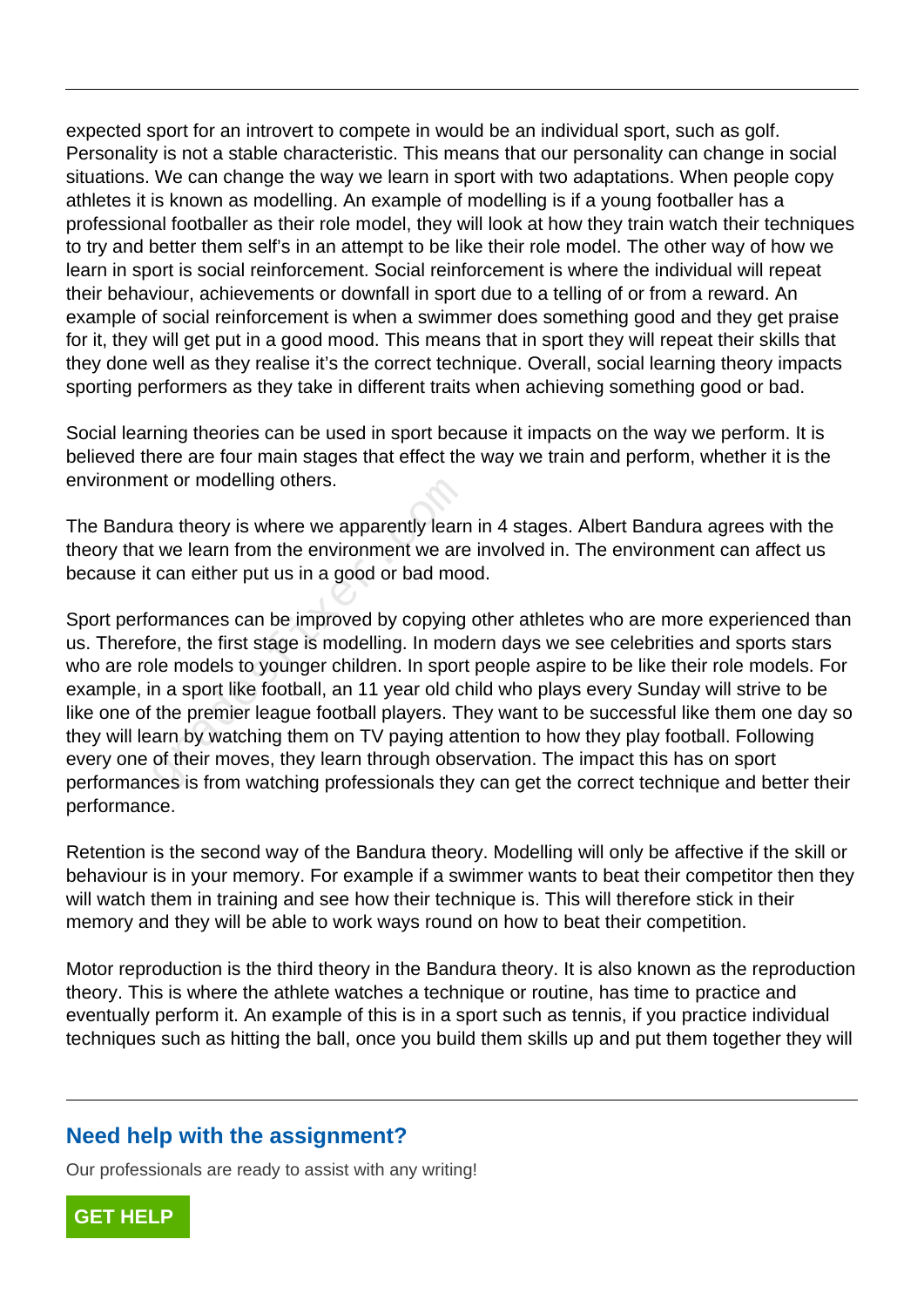ultimately make you a better player overall.

Depending on how motivated you are, motivational response will not happen unless you experience the first 3 stages. For the person to get better, you need the task to feel important. So praising a diver when they do a good dive will make them feel motivated to do a good skill again.

Overall, the social learning theory and its four stages impact sporting athletes because it's all about modelling techniques and practicing. This is an effective way of getting new skills for athletes as they can model what the other athletes do for their technique. It can impact on sport performances because they can get the proper technique and practice to get better.

### **Assessment of personality**

With assessment of personality there are different tests which you can take to determine where your personality falls under. The tests created help us decide what kind of a person you are.

The test that was created by Eysenek was the first test that I took part in. This test has the traits of people and tells us their personalities. It focussed on the two different dimensions of personality which are extroverts and introverts. It looks in to stability and neurotic. The results at the end were given in a chart which puts you in a category. This test I don't think is very reliable as it doesn't take your age in to consideration. The way how this can impact sporting performance is if an athlete gets a score that they didn't expect on this test then their confidence levels can be knocked. This therefore means they might not want to participate in sport anymore because they're being told something they're not. mality falls under. The tests created he<br>at was created by Eysenek was the firm<br>and tells us their personalities. It focuss<br>y which are extroverts and introverts. It<br>are given in a chart which puts you in a<br>n't take your a

The second test was the Cattells personality test. After answering the questions we were given 16 traits in which they were scored out of 4. I think that that the second test was more reliable as it asked you for your age and gender. It also repeated some of the questions which make you think and answer the questions in more truth.

The way in which this can impact sport performers is it can make the athlete can see how their traits impact their performances.

#### **Interactional theory**

The interactional theory believes that both the environment and your personality impacts behaviour to the same extent. This theory looks at a multitude of sporting experiences and reviews how personality types and learnt behaviour can be mixed together to create a predictable outcome. An example of this is if the extrovert player on a football team scores a

## **Need help with the assignment?**

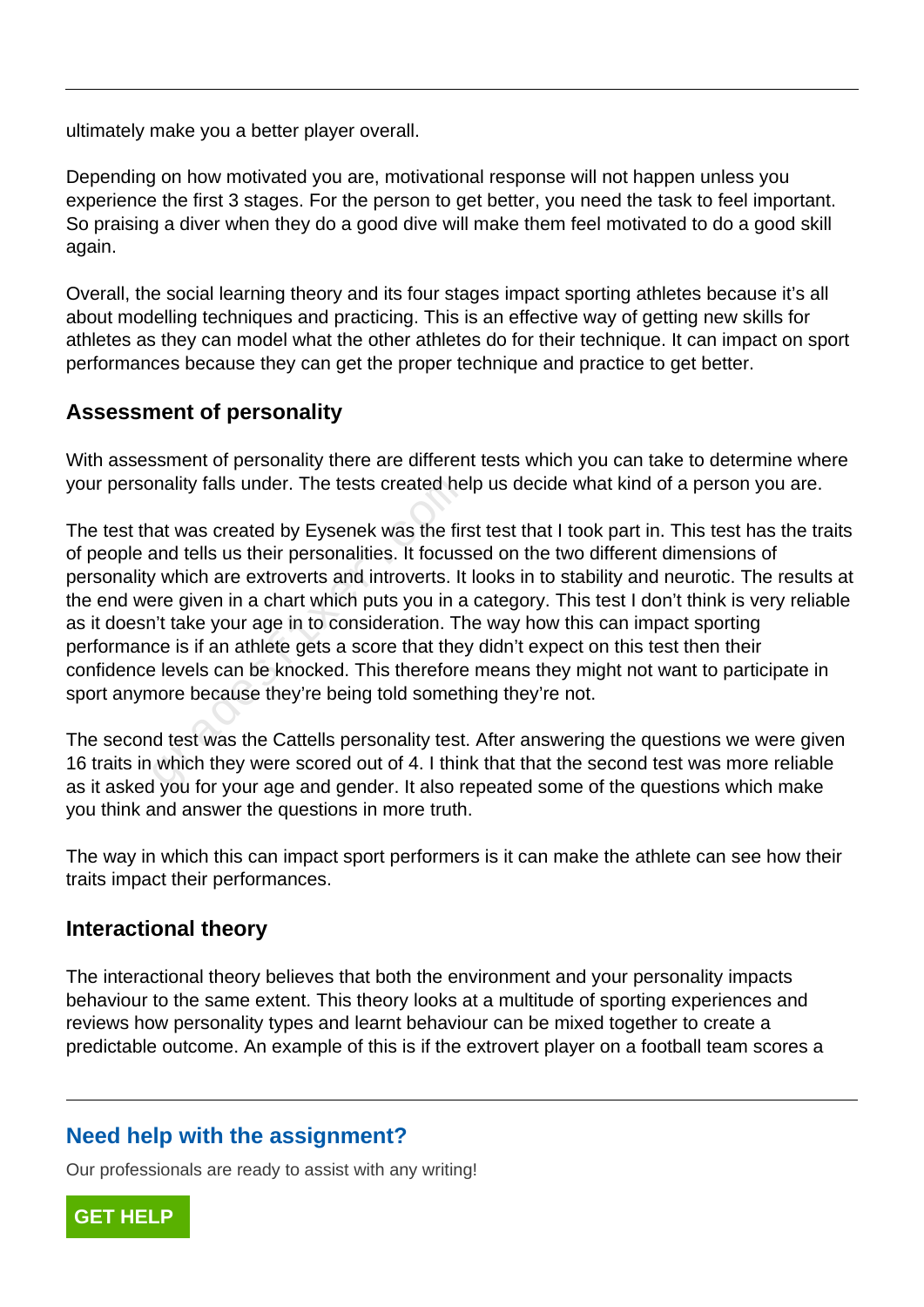goal they are going to be equally as excited as an introvert. They show excitement no matter what trait they have because their arousal levels are so high. This will make them excited for the rest of the game.

Another example of when introvert or extrovert athletes show an interactional theory is if in training a goal is missed there's not as much pressure on the players as it is practice. In a game however there is a lot more pressure because there are more people watching and therefore changes the situation and their reaction to missing a goal. This will make the athlete feel down as there is allot more pressure on them so they will feel more down and less confident. This shows the link between both environmental factors and personality factors that determine the type of behaviour that is shown by the athlete.

In the 1950's there were two heart surgeons called Friedman and Rosenham. They had theories which related to sports performance. The pair said that each person in the world would fall under personality type A or type B personality. These personalities are tested when someone has a high level of anxiety.

Type A when under pressure would lack patience as they want to win. They have a strong urge to compete and achieve goals. They will rush activities so will happily multi task under a time limit. They will start snapping at others because of high levels of anxiety.

Type B however can mean the person is more relaxed towards people and will want to find a tactical route around the problem. Their anxiety levels tend to be lower and they display high levels of imagination.

In type A personality they have factors where they lack patience, they have a strong urge for competition and they have a high desire to achieve goals. In order to get activities done they rush it and will happily multi task. However then tend to have high levels of anxiety. A sporting example of an athlete with type A personality is before gymnast competes and they warm up, if the moves aren't going well the gymnast would get anxious and start to get frustrated with their partners. Their levels of anxiety will go up and they will not stop until they hold one move. The under pressure would lack patience<br>and achieve goals. They will rush act<br>will start snapping at others because of<br>wever can mean the person is more re<br>the around the problem. Their anxiety le<br>nagination.<br>personality th

However type B personalities are more tolerant towards others, making them more relaxed. Their anxiety levels are lower and they have higher levels of imagination. A gymnast with type B personality would stop everyone, calm them down and think about why the move isn't working. They would work out ways of why the move isn't working and keep trying till it improves. Therefore the gymnasts will also stay calm and the move is more likely to work.

Motivational factors

#### **Need help with the assignment?**

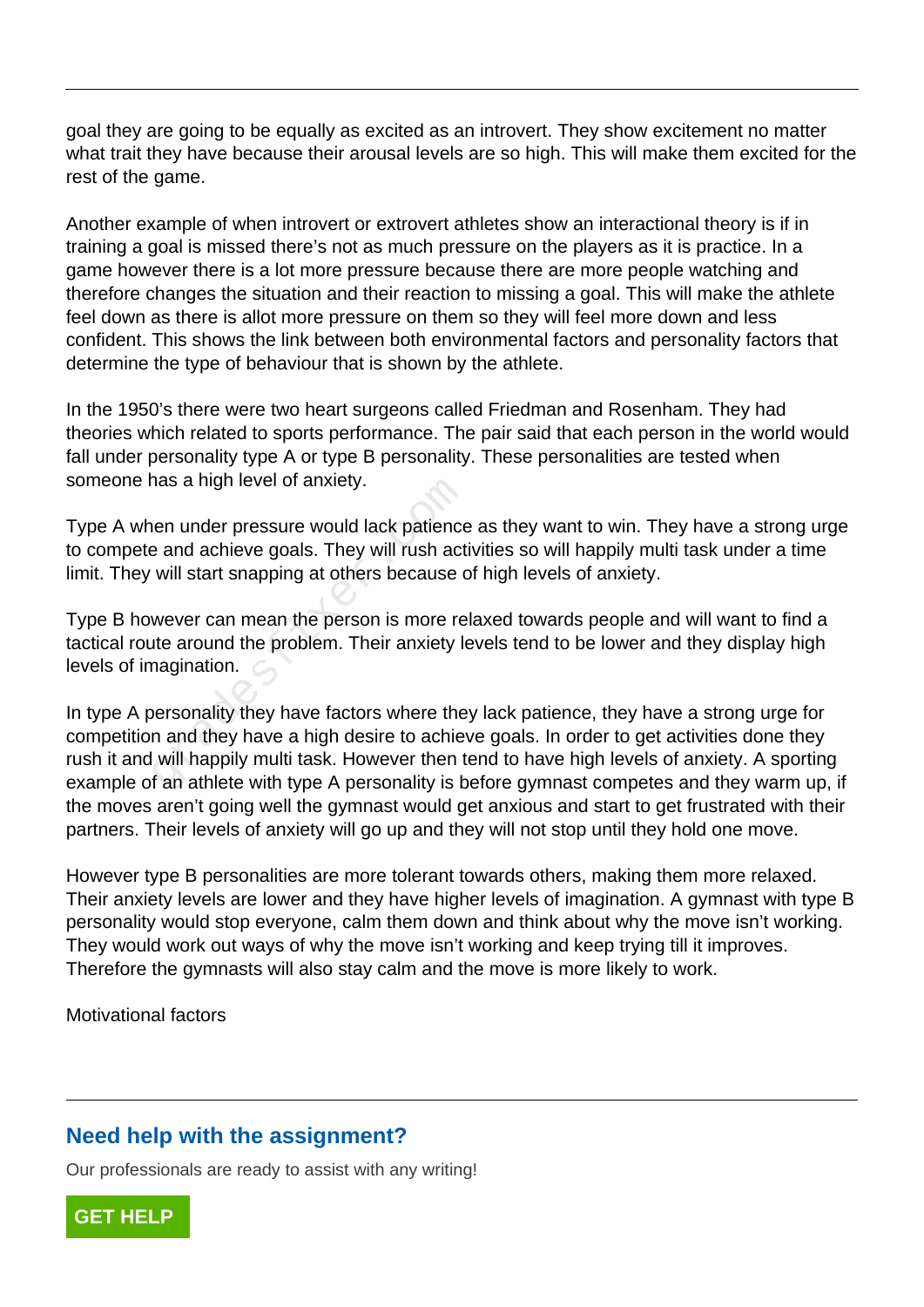There are motivational factors in sport which increase sporting performances. The motivational factors make us more determined as there is a goal at the end.

There are two different types of motivational factors. One of the factors is intrinsic, the other extrinsic. Intrinsic is where the motivation has no external reward . Extrinsic is influenced by a reward such as a medal or money. In sport this motivates the athletes as they either get a prize from someone else or they achieve a personal goal.

If I was to coach an athlete such as a 200m runner I would motivate them by using an intrinsic way of motivating the athlete. I would tell them to keep on practicing. This would increase their knowledge of a skill. However, if the athlete is motivated by extrinsic factors such as getting a medal at the end of a competition, a coach might do this to motivate their athlete more as they know there is a physical reward as a medal at the end. It should make the athlete feel like they have achieved and that they deserve a reward. It also shows that their personal hard work has paid off.

Another example of an athlete with and intrinsic way of being motivated is a boxer would like an adrenaline rush with training as it is a high intensity sport. The stimulation will make the athlete feel as if they have had a successful training session. If my athlete was an extrinsic boxer then I could use verbal praise. This will make them feel good about themselves. This is an intangible way of motivating them. To conclude, an athlete may prefer verbal praise because it shows the athlete that their coach is noticing their hard work. xample of an athlete with and intrinsic verush with training as it is a high intens<br>ney have had a successful training sess<br>verbal praise. This will make them feel<br>tivating them. To conclude, an athlete if<br>their coach is n

#### **Factors that impact motivation**

During sporting participation there are many factors that will impact the motivation and relationship between a coach and athlete. The factors can impact whether the athlete does a good performance. Factors impacting their motivation can also have a negative effect on the performer.

If an athlete is constantly praised during a session then it will become normal for them to hear a 'well done!' If a footballer is having a good week and the coach is just praising those once the footballer makes a mistake it will make them feel low. In addition to this, from constantly hearing praise, no corrections will be put across. This means the athlete won't be improving. When coaching a gymnast, the coach needs to build a strong relationship with the athlete. This will make the gymnast want to work hard for their coach. If a coach is constantly being horrible, not coaching the gymnasts properly or calling them names then the gymnast won't want to work and do well. My final example is if the athlete starts to be bribed by their coach they will find it normal to expect gifts/ physical rewards such as money or treats.

## **Need help with the assignment?**